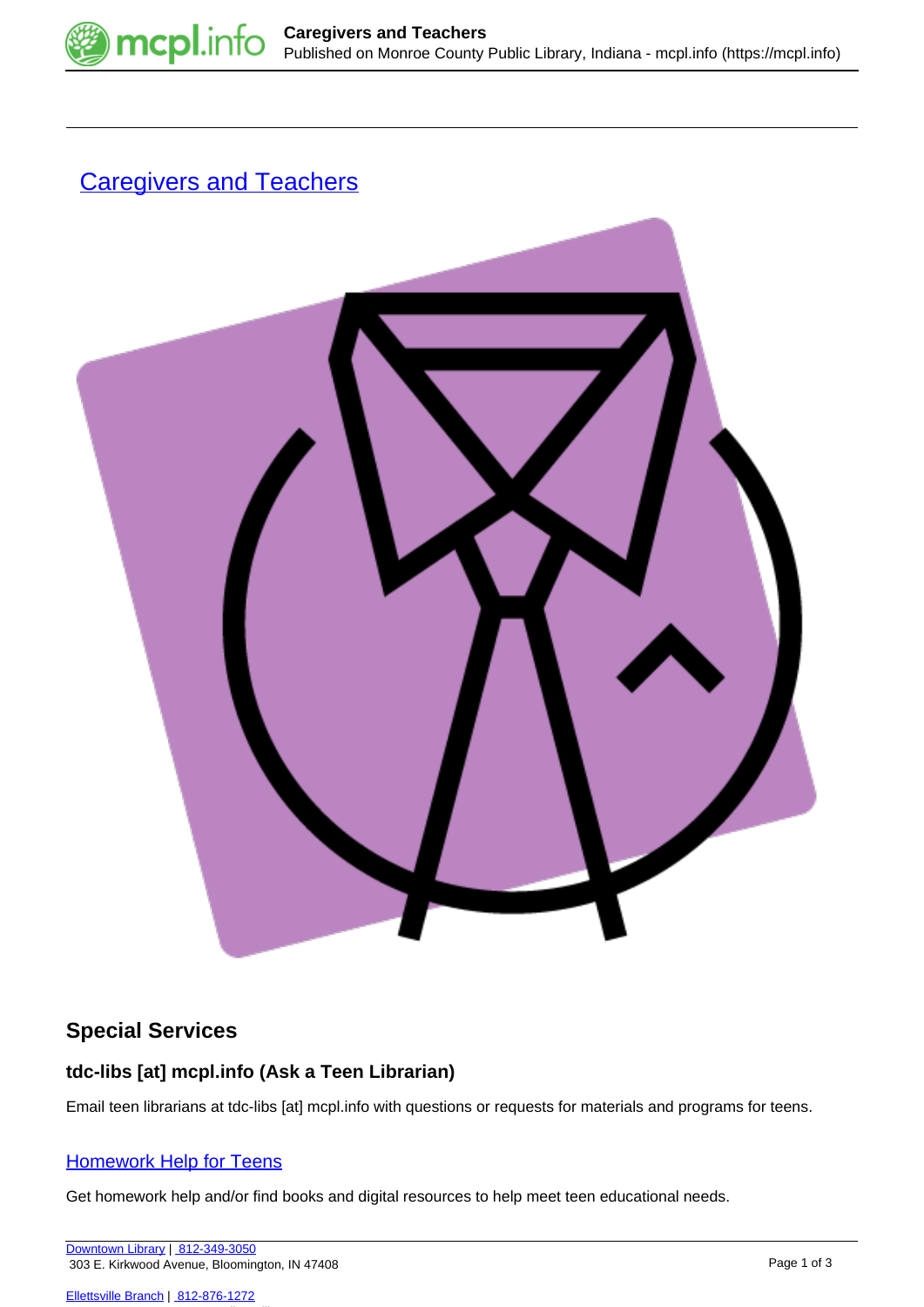

## [Schedule a Student Library Visit](https://mcpl.info/teens/teen-library-visit-request)

Planning a field trip to the Library, or want your students to learn research skills? You can [request a special visit to](https://mcpl.info/teens/teen-library-visit-request) [the Library.](https://mcpl.info/teens/teen-library-visit-request) With advance notice, a librarian can teach your students how to search for materials and information in the library and online.

## [Xbox Adaptive Controller and Peripherals](https://mcpl.info/teens/xbox-adaptive-controller-and-peripherals)

Designed primarily to meet the needs of gamers with limited mobility, the Xbox Adaptive Controller is a unified hub for devices that helps make gaming more accessible. The Xbox Adaptive Controller and various peripherals are available at the Downtown Library in **The Ground Floor teen space**.

# **Informational Resources**

### [eAccess Card Resources](https://mcpl.info/schools)

Our eAccess cards give Monroe County students and educators free access to top-quality online resources. Resources can be used in the classroom, during virtual learning, to assist with homework, or for entertainment. They can also help establish an environment that makes concepts easier to understand while making lessons more entertaining. [Learn more.](https://mcpl.info/schools)

### **Homeschooling**

- [Homeschool Information from the Indiana Dept. of Education](https://www.doe.in.gov/school-improvement/home-school)
- [Local Schools and Agencies for Parents](https://mcpl.info/teens/local-schools-and-agencies-serving-parents)
- [Local Youth Organizations](https://mcpl.info/childrens/local-youth-organizations)

Updated September 7, 2021

#### [Subscribe to our newsletters](https://mcpl.info/geninfo/subscribe-think-library-newsletter)

chat loading...

(function() { var  $x =$  document.createElement("script");  $x.$ type = "text/javascript";  $x.$ async = true;  $x.$ src = (document.location.protocol === "https:" ? "https://" : "http://") + "libraryh3lp.com/js/libraryh3lp.js?14734"; var y = document.getElementsByTagName("script")[0]; y.parentNode.insertBefore(x, y); })();

 [Ask a Librarian](https://mcpl.info/askus)  [Contact Us](https://mcpl.info/geninfo/contact-us) **Hours & Locations**  [Parking](https://mcpl.info/parking?utm_source=footer&utm_medium=links&utm_campaign=parking) **Support the Library Careers Library Budget**  [Wireless Printing](https://tbs.eprintit.com/portal/#/ppl/upload/monroecpl)  [COVID-19 Resources](https://mcpl.info/geninfo/local-covid-resources)